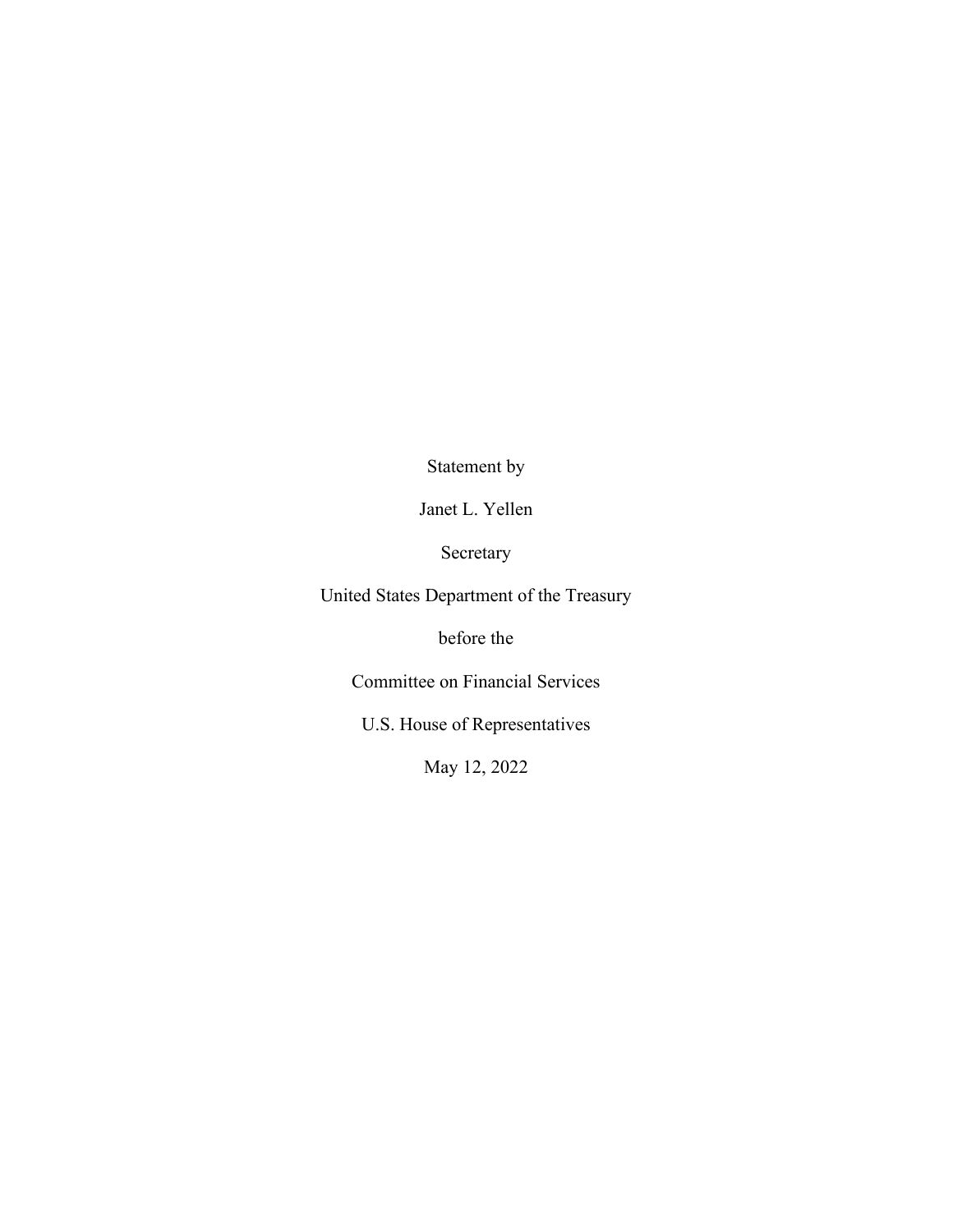Thank you, Chairwoman Waters, Ranking Member McHenry, and Members of the Committee. I am pleased to speak with you today about the Financial Stability Oversight Council's (Council) 2021 annual report. The report is a collaborative effort of the Council member agencies. It is a vehicle for providing Congress and the public with the Council's collective assessments of potential risks to U.S. financial stability. Today, I will highlight a few topics in the report and provide an update on the Council's activities since the report's publication.

First, the report discusses vulnerabilities in the nonbank financial sector, which were highlighted by the turmoil in financial markets in March 2020. While the Dodd-Frank Act reforms increased the resiliency of the U.S. financial system, the market turmoil in March 2020 demonstrated that the liquidity mismatch and use of leverage by some nonbank financial institutions can make them vulnerable to acute financial stresses, and these stresses can be transmitted and amplified to the broader financial system. The Council has taken steps to examine these risks, including re-establishing its Hedge Fund Working Group to develop an interagency risk-monitoring system and to propose options to mitigate identified risks. And earlier this year, the Council issued a statement to express support for the Securities and Exchange Commission's (SEC) efforts to reform money market funds and their work to consider potential reforms of open-end funds.

The Council is also working to support improving the resilience of the Treasury market and is coordinating with the Interagency Working Group on Treasury Market Surveillance (IAWG). Potential steps to be taken include improving data quality and availability, evaluating expanded central clearing, and enhancing trading venue transparency and oversight. The SEC has proposed certain reforms to enhance transparency and oversight over alternative trading

2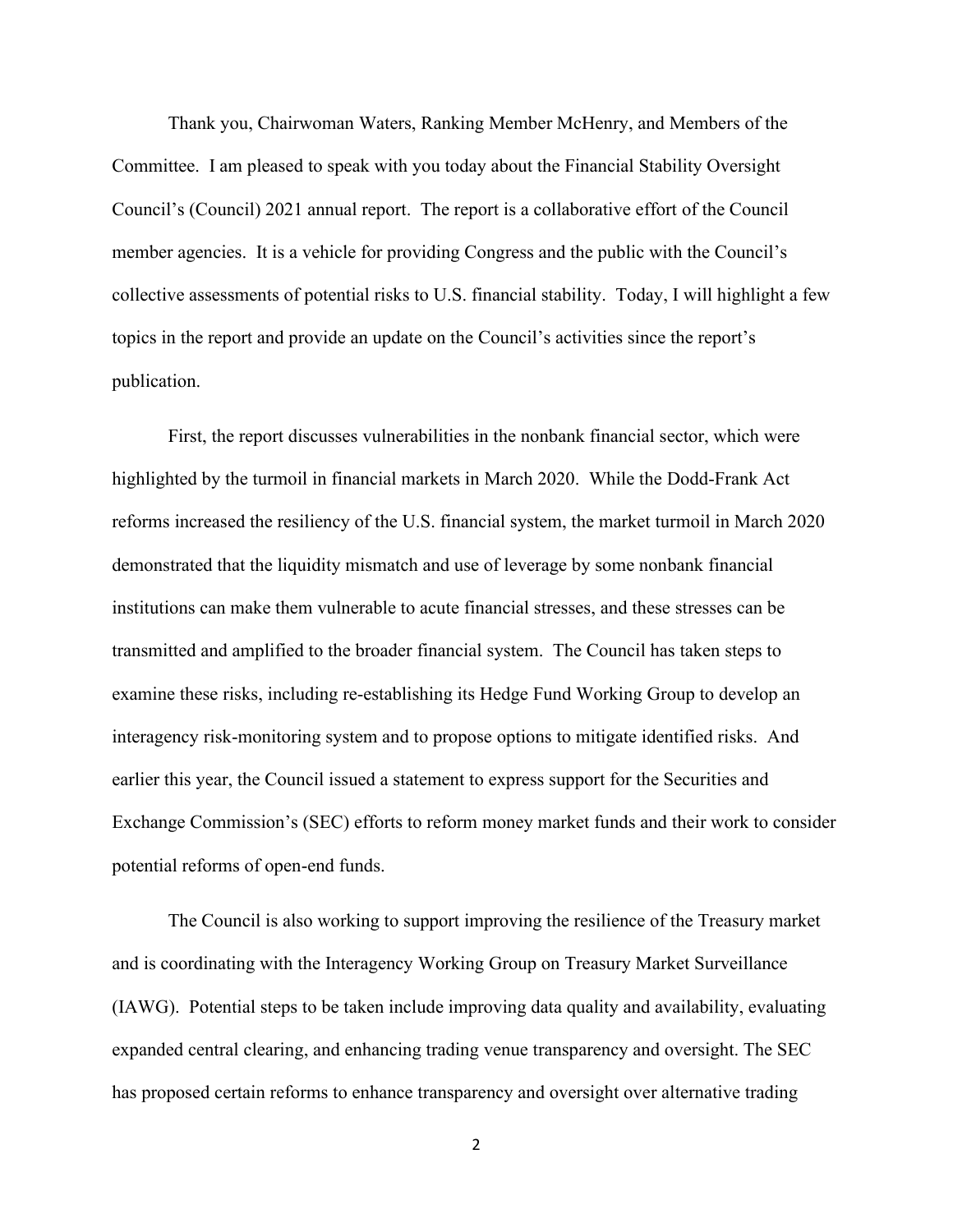systems that trade government securities. The SEC has also proposed updating the definition of a government securities dealer to include market participants that play an increasingly significant liquidity providing role in overall trading and market activity. Additionally, the Office of Financial Research is working to fill identified data gaps for uncleared bilateral repurchase agreements through a pilot data collection, which should improve visibility into a major source of financing for non-bank financial institutions in Treasury markets.

Additionally, the Council is working to ensure that financial institutions better understand their climate-related financial risks. In its October 2021 *Report on Climate-Related Financial Risk*, the Council outlined how climate change can be a source of shocks to the financial system and increase risks to financial stability. To address these risks, the Council recommended that regulators build their capacity and expand their efforts to address climate-related risks, improve the availability of data, enhance and standardize disclosures, and assess and mitigate risks to financial stability. The Council has also formed its staff-level Climate-related Financial Risk Committee, which will serve as a coordinating body for the Council to share information, facilitate the development of common approaches and standards, and foster communication across FSOC members. In addition, the Council is establishing the Climate-related Financial Risk Advisory Committee. This advisory body, which will include a broad array of external stakeholders, will help the Council gather information and analysis on climate-related financial risks.

With respect to digital assets, new products and technologies may present opportunities to promote innovation and increase efficiencies. However, digital assets may pose risks to the financial system, and increased and coordinated regulatory attention is necessary. On March 9, 2022, President Biden signed an Executive Order calling for comprehensive approach to digital